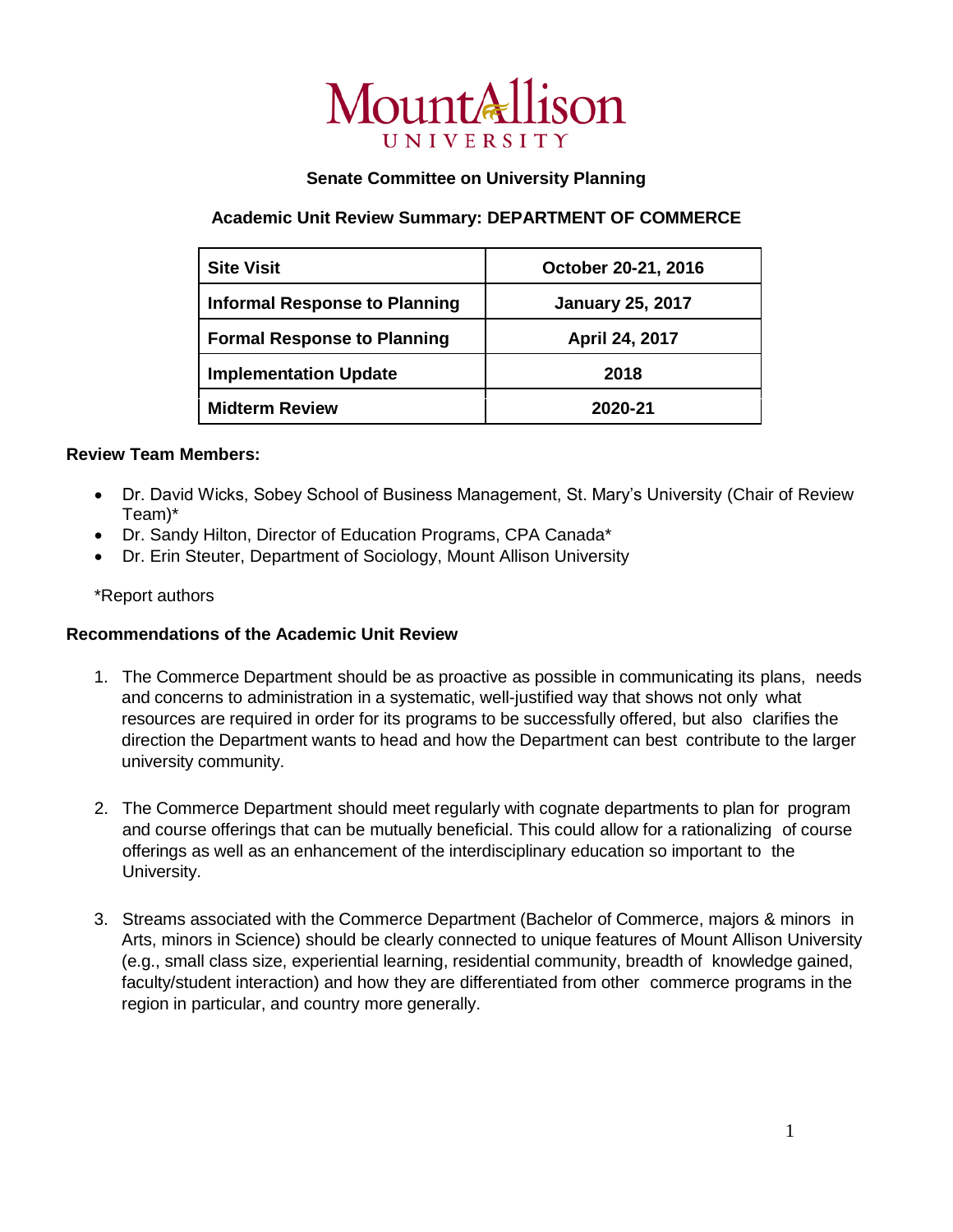- 4. All programs associated with the Commerce Department should undergo a thorough review as soon as practically possible. This review should clearly specify what each program is intending to accomplish, how required and elective courses can contribute to that, and how experiences in and out of the classroom can strengthen the MTA advantage(s). Further, measures of success of the learning outcomes should be collected and analyzed.
- 5. One 1000-level commerce course should be required for all commerce streams and offered to all first-year students across the university.
- 6. Eliminate the existing computer science requirement from all commerce streams and replace it with a relevant Information Technology course. All other required core courses that are not offered by the Commerce Department (i.e., mathematics & economics) should be carefully examined and the curriculum reviewed to ensure it is relevant for graduates.
- 7. The Commerce Department should meaningfully discuss its ability to offer courses to support the four pillars of its streams (accounting, finance, marketing & management), giving serious consideration to how student appetite for marketing and management elective courses can be met.
- 8. Retain the BComm degree and direct efforts toward making existing programs sustainable given limited faculty resources.
- 9. Attempt to make the commerce minor more appealing to students in other faculties by having a 1000-level course in commerce, revising course prerequisites and promoting the minor in commerce as a way to provide a broad education that increases career opportunities for graduates.
- 10. New specializations in commerce should not be considered at this point. We prefer to build on the University's and Commerce Department's strengths and improve the ability to deliver more generalist commerce education to students desirous of the advantages MTA can provide.
- 11. Review the prerequisites of all commerce courses, particularly those at the 2000-level, in order to give students more flexibility in their course planning and reduce the administrative burden of assessing student requests for prerequisite overrides.
- 12. Re-examine the breadth of the core courses to ensure that all functional areas of business are appropriately covered within the program.
- 13. Create suggested courses of study that link to other departmental offerings and encourage academic advising to play a more active role in letting students know their options of how best to build their own degree. Particularly look for opportunities to cross-list courses that are highly relevant to commerce students but offered in other departments.
- 14. Collect data from as many sources as possible to help guide the Commerce Department's curriculum review process.